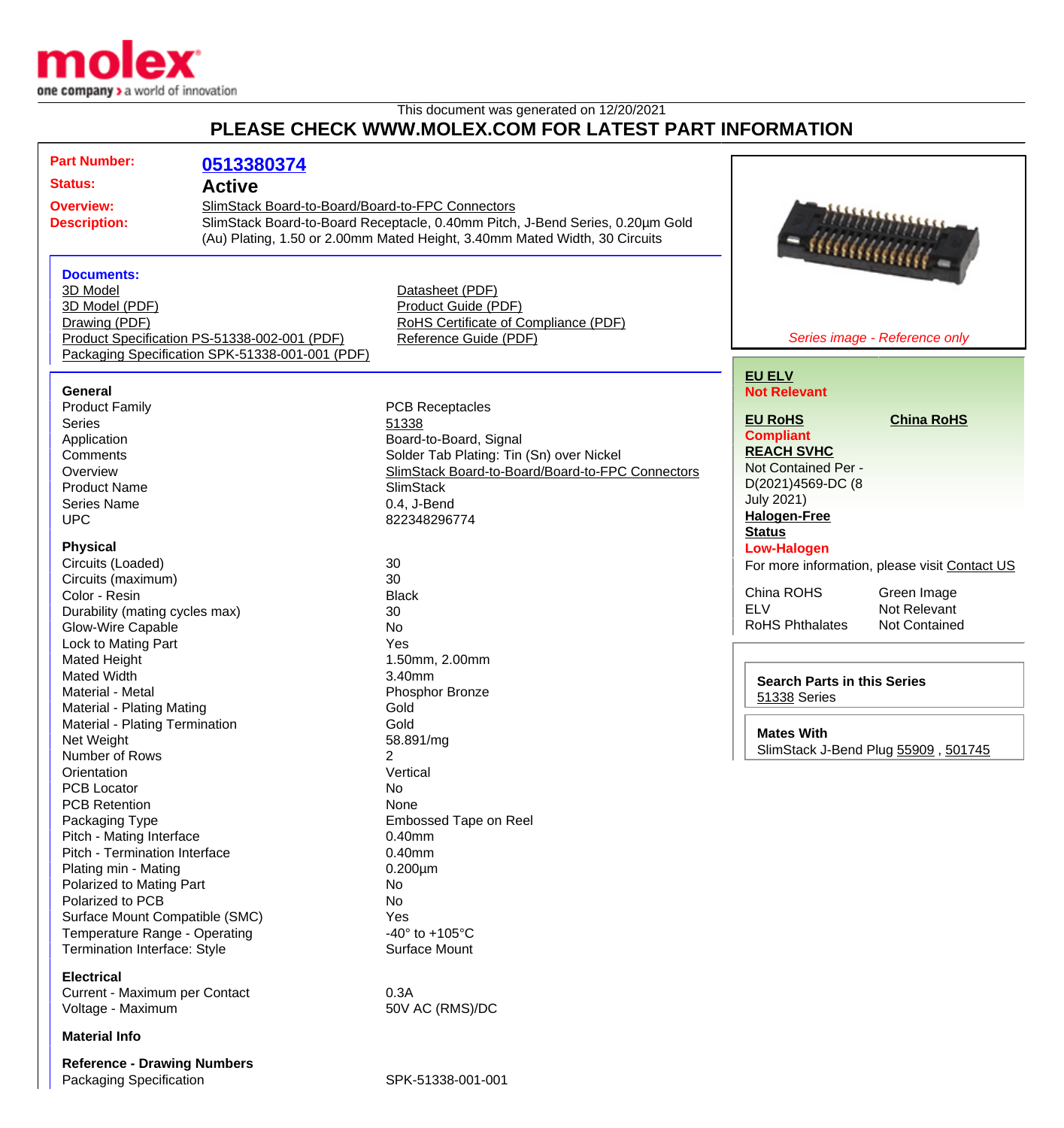## This document was generated on 12/20/2021 **PLEASE CHECK WWW.MOLEX.COM FOR LATEST PART INFORMATION**